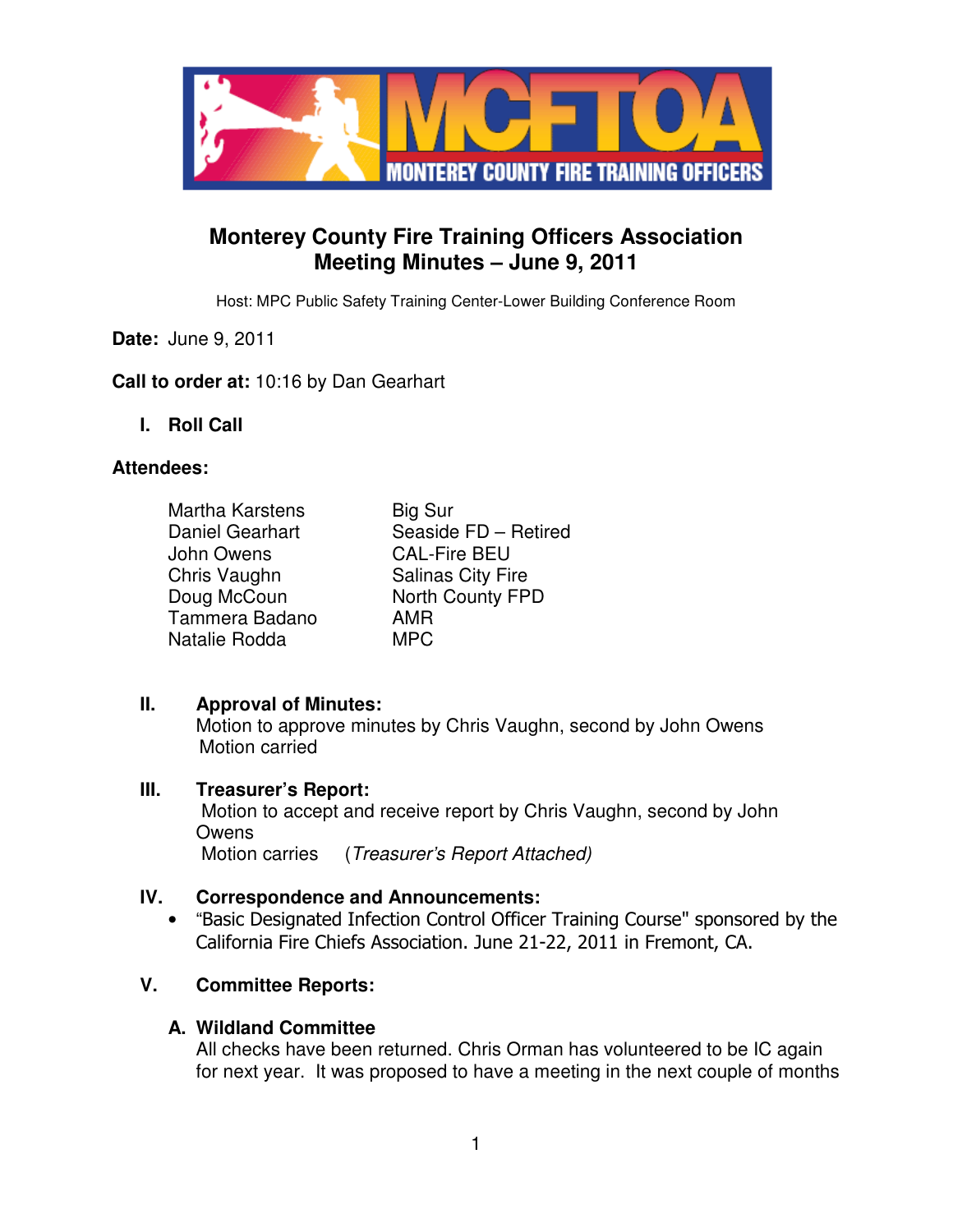

to brain storm on what to do for the school next year before the regular meeting.

## **B. Fire Library**

Everything is going OK

# **C. Programs/Training Classes**

The survey will drive where and what classes and training. Western Propane needs 100 students to offer a free class, the site will need to be non-combustible, working on multi days, each being 8 hours days. Need dates to send to Fort Hunter Liggett for burning dates for local training, 2 dates.

# **D. Website**

Website has changed and if someone has classes they need to get them to Dan to post on the website, this includes EMS classes. Any PFD, doc, video, PP can be put on the site by Dan.

# **E. Fire Academy**

Nothing to report at this time.

# **F. Fire Chiefs Liaison Report**

- o New 911 dispatch fees, want to increase
- o CSA74 money is getting out with MOUs done
- o Will be doing backyard burning
- $\circ$  CPR training, CAL-Fire is thinking about becoming the training center
- o John Clary from OES is not willing to do state wide mutual aid because of the delay in reimbursement.
- o Move and cover plan is still being worked on
- o GAA reduction of funds

## **VI. Old Business**

- A. T-Shirts: some have been delivered, will need to send check to the TO if ordered a shirt.
- B. Scholarship Program– no report
- C. Training Needs Assessment: nothing to report at this time.
- D. Annual budget: will get pushed to the top of the agenda
- E. Liability Insurance: Have 2 companies the brokers are looking into at this time. The quotes are between \$1,000.00 to \$1,500.00 yearly. This would cover the Association and Board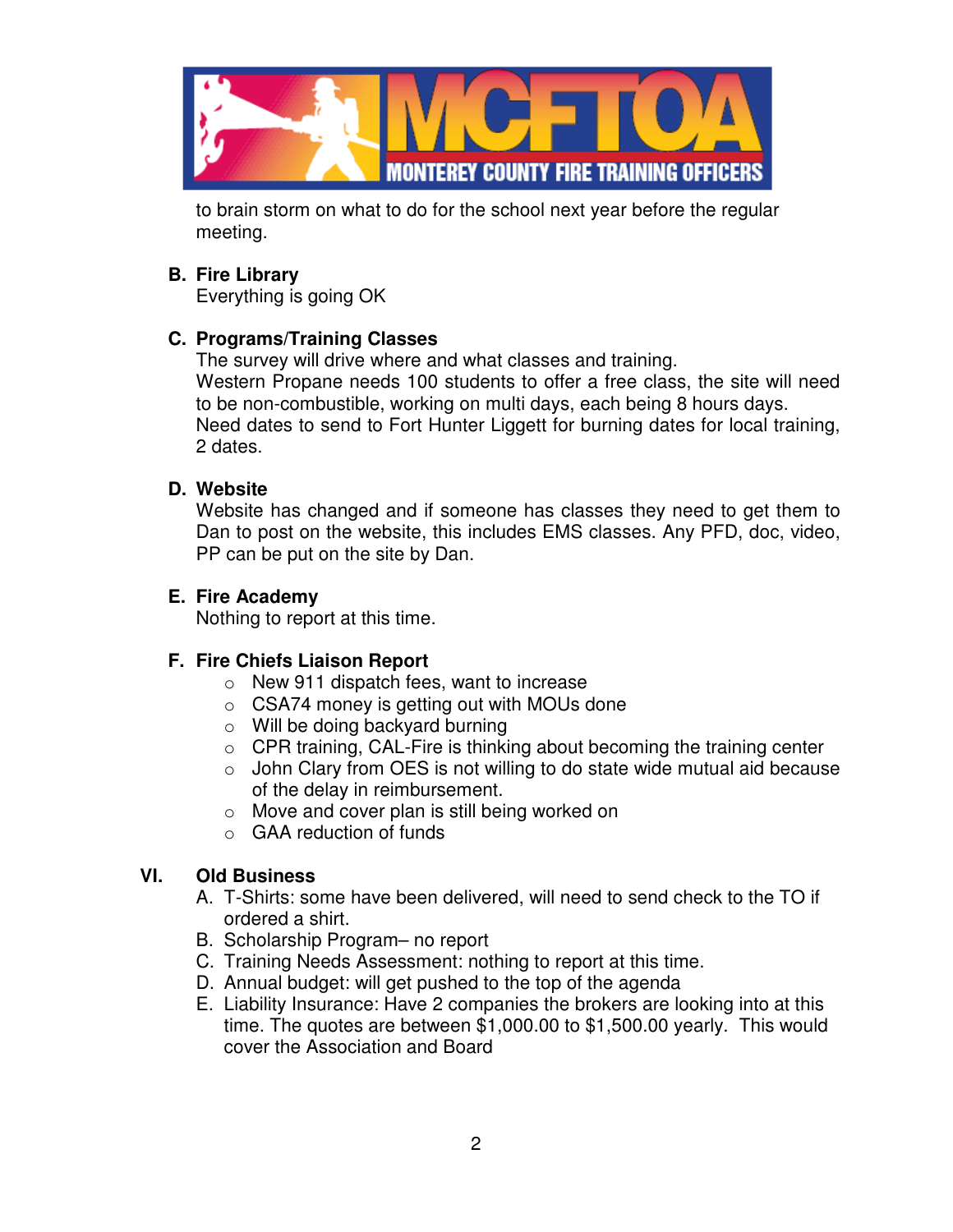

#### **VII. New Business**

A. None Scheduled

# **VIII. Good of the Order**

John Owens: 50 new hires on the 29th. Will be all staffed up. With State cuts they are losing one person per engine.

Doug McCoun: having allot of radio problems lately, Chemical Chempack program deployment

Martha Karstens: has one guy graduating from the academy Tammera Badano: MCI, one set up for end of June with Salinas Fire, working on other area in the county. Still working on teaching 1000 Monterey Residence "Hands Only CPR"

## **IX. Adjournment**

 Motion to adjourn the meeting by Doug McCoun, second by John Owens motion carried. Meeting adjourned at 12:25

Next Meeting July 14, 2011 General Membership 1000 hours

AMR Facility On Old Fort Ord 4548 A Street Marina, CA Tammera Badano 917-8313

Minutes prepared by Tammera Badano